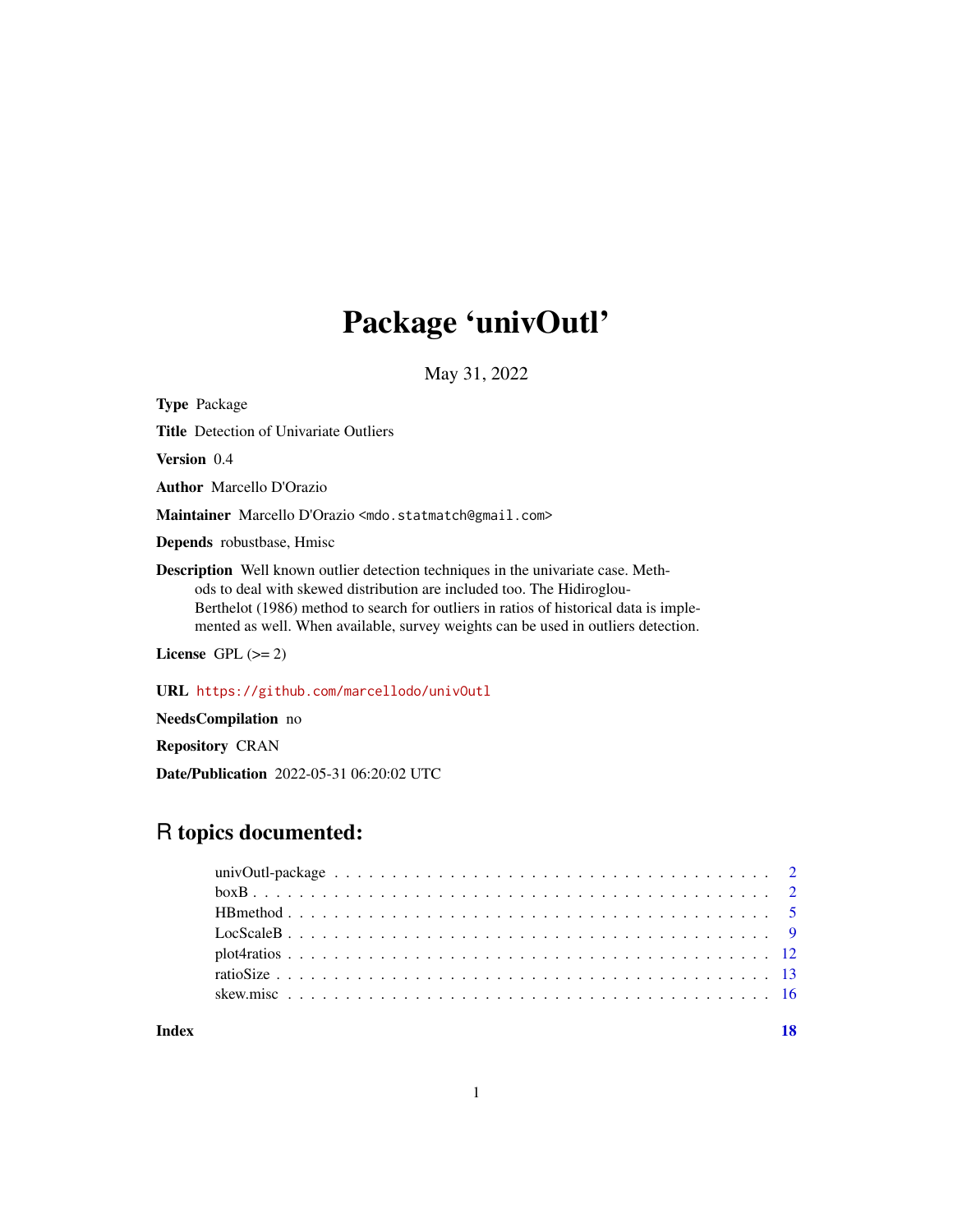<span id="page-1-0"></span>

# Description

Well known outlier detection techniques in the univariate case. Ratios of two variables are covered too. When available, survey weights can be considered.

#### Details

The package provides few simple functions implementing well known outlier detection techniques in the univariate case. Methods to deal with skewed distributions are included. The Hidiroglou-Berthelot (1986) method to search for outliers in ratios of historical data is implemented as well. When available, the survey weights can be used in outliers' detection.

# Author(s)

Author and Maintainer: Marcello D'Orazio <mdo.statmatch@gmail.com>

#### References

Hidiroglou, M.A. and Berthelot, J.-M. (1986) 'Statistical editing and Imputation for Periodic Business Surveys'. *Survey Methodology*, Vol 12, pp. 73-83.

McGill, R., Tukey, J. W. and Larsen, W. A. (1978) 'Variations of box plots'. *The American Statistician*, 32, pp. 12-16.

Rousseeuw, P.J. and Croux, C. (1993) 'Alternatives to the Median Absolute Deviation', *Journal of the American Statistical Association* 88, pp. 1273-1283.

Hubert, M., and Vandervieren, E. (2008) 'An Adjusted Boxplot for Skewed Distributions', *Computational Statistics & Data Analysis*, 52, pp. 5186-5201

<span id="page-1-1"></span>boxB *BoxPlot based outlier detection*

#### Description

Identifies univariate outliers by using methods based on BoxPlots

#### Usage

```
boxB(x, k=1.5, method='asymmetric', weights=NULL, id=NULL,
     exclude=NA, logt=FALSE)
```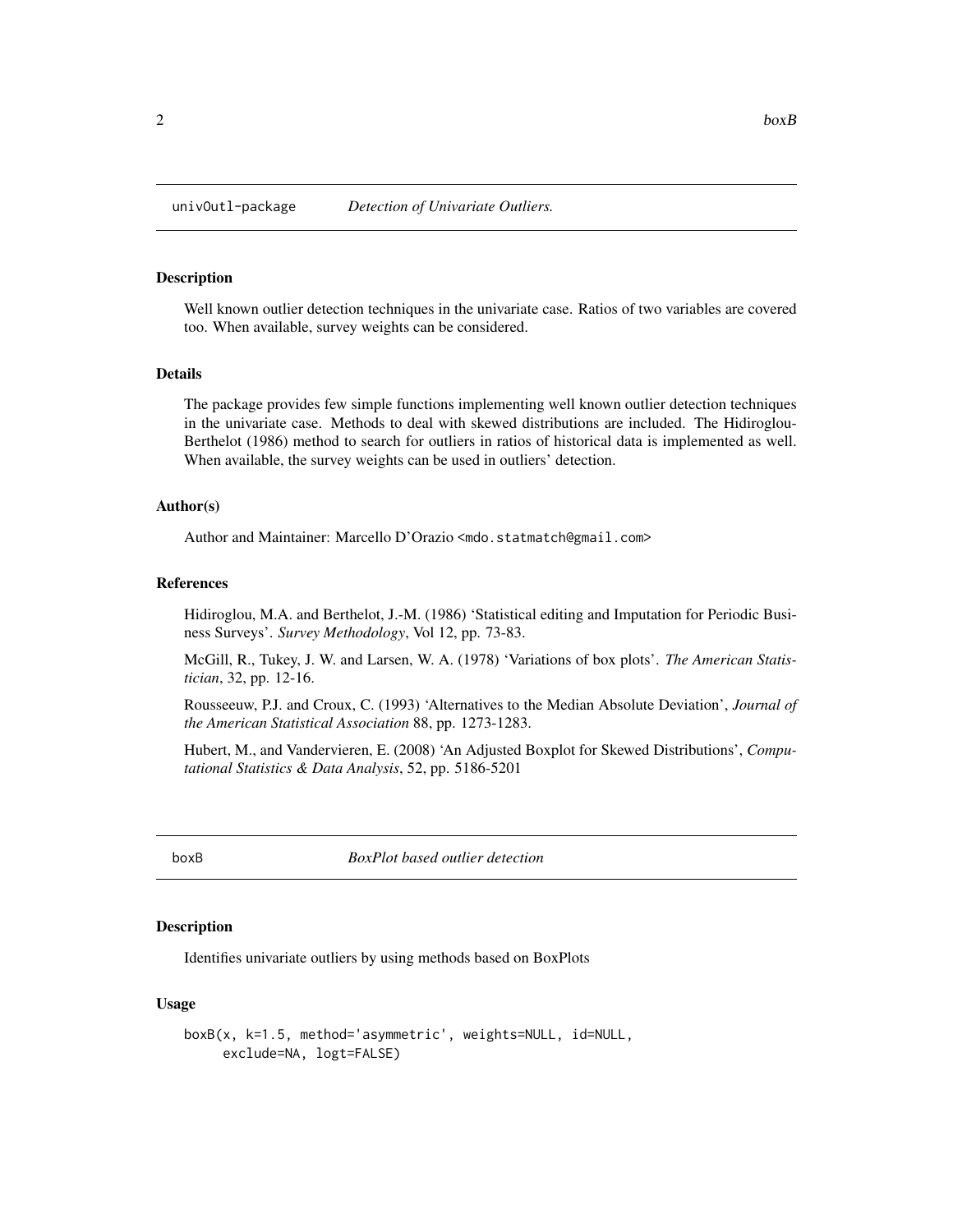#### <span id="page-2-0"></span> $b(x)$  3

### **Arguments**

| X       | Numeric vector that will be searched for outliers.                                                                                                                                                                                                                                                              |
|---------|-----------------------------------------------------------------------------------------------------------------------------------------------------------------------------------------------------------------------------------------------------------------------------------------------------------------|
| k       | Nonnegative constant that determines the extension of the 'whiskers'. Com-<br>monly used values are 1.5 (default), 2, or 3. Note that when method="adjbox"<br>then k is set automatically equal to $1.5$                                                                                                        |
| method  | Character, identifies the method to be used: method="resistant" provides the<br>'standard' boxplot fences; method="asymmetric" is a modification of standard<br>method to deal with (moderately) skewed data; method="adjbox" uses Hubert<br>and Vandervieren (2008) adjusted boxplot for skewed distributions. |
| weights | Optional numeric vector with units' weights associated to the observations in<br>x. Only nonnegative weights are allowed. Weights are used in estimating the<br>quartiles (see Details).                                                                                                                        |
| id      | Optional vector with identifiers of units in x. If missing (id=NULL, default) the<br>identifiers will be set equal to the positions in the vector (i.e. $id=1$ : length $(x)$ ).                                                                                                                                |
| exclude | Values of x that will be excluded by the analysis. By default missing values are<br>excluded (exclude=NA).                                                                                                                                                                                                      |
| logt    | Logical, if TRUE, before searching outliers the x variable is log-transformed<br>$(\log(x+1))$ is considered). In this case the summary outputs (bounds, etc.) will<br>refer to the log-transformed x                                                                                                           |

#### Details

When method="resistant" the outlying observations are those outside the interval:

$$
[Q_1 - k \times IQR; \quad Q_3 + k \times IQR]
$$

where  $Q_1$  and  $Q_3$  are respectively the 1st and the 3rd quartile of x, while  $IQR = (Q_3 - Q_1)$  is the Inter-Quartile Range. The value  $k = 1.5$  (said 'inner fences') is commonly used when drawing a boxplot. Values  $k = 2$  and  $k = 3$  provide middle and outer fences, respectively.

When method="asymmetric" the outlying observations are those outside the interval:

$$
[Q_1 - 2k \times (Q_2 - Q_1); \quad Q_3 + 2k \times (Q_3 - Q_2)]
$$

being  $Q_2$  the median; such a modification allows to account for slight skewness of the distribution.

Finally, when method="adjbox" the outlying observations are identified using the method proposed by Hubert and Vandervieren (2008) and based on the Medcouple measure of skewness; in practice the bounds are:

$$
[Q_1 - 1.5 \times e^{aM} \times IQR; \quad Q_3 + 1.5 \times e^{bM} \times IQR]
$$

Where M is the medcouple; when  $M > 0$  (positive skewness) then  $a = -4$  and  $b = 3$ ; on the contrary  $a = -3$  and  $b = 4$  for negative skewness ( $M < 0$ ). This adjustment of the boxplot, according to Hubert and Vandervieren (2008), works with moderate skewness ( $-0.6 \leq M \leq$ 0.6). The bounds of the adjusted boxplot are derived by applying the function [adjboxStats](#page-0-0) in the package robustbase.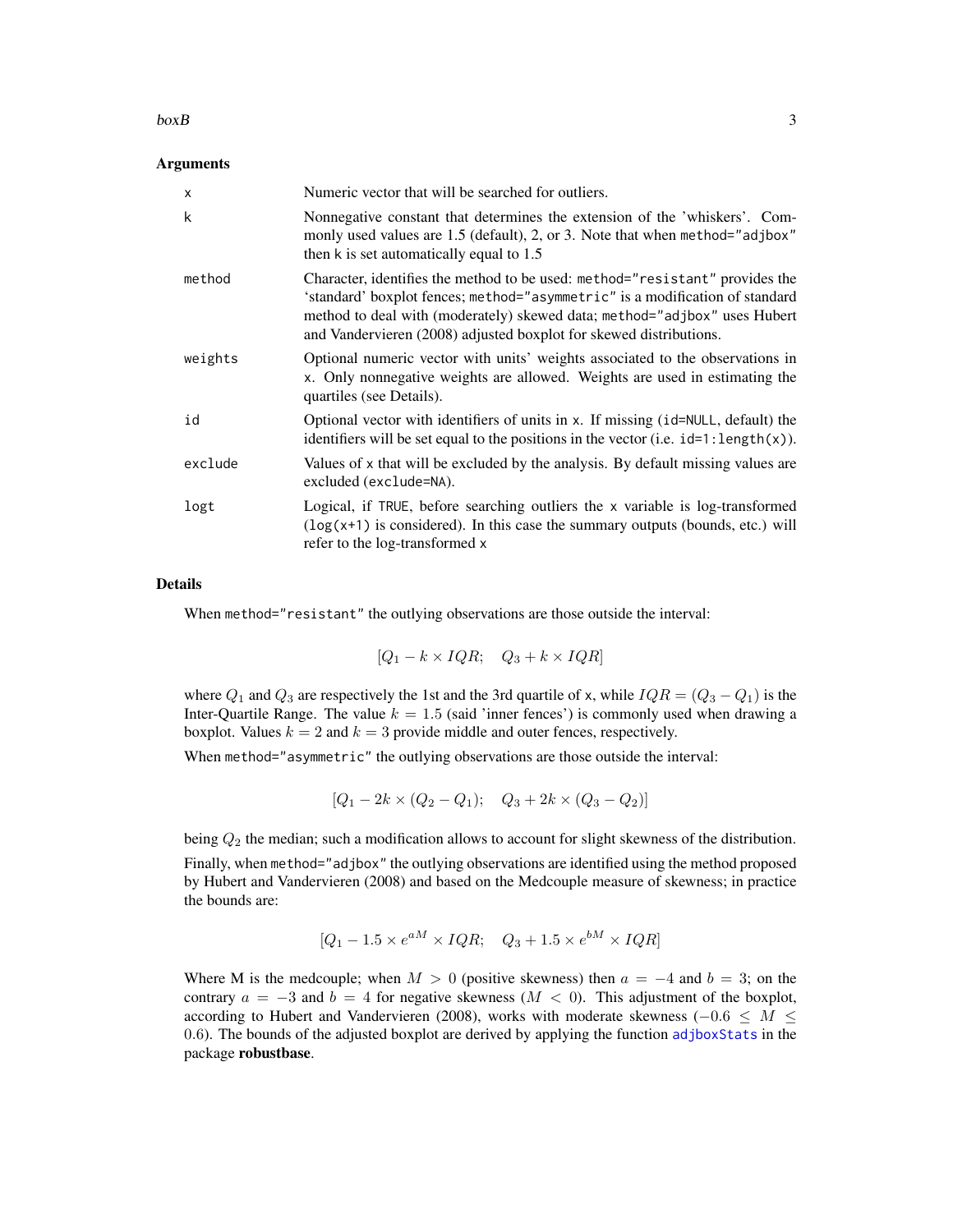<span id="page-3-0"></span>When weights are available (passed via the argument weights) then they are used in the computation of the quartiles. In particular, the quartiles are derived using the function [wtd.quantile](#page-0-0) in the package Hmisc.

Remember that when asking a log transformation (argument logt=TRUE) all the estimates (quartiles, etc.) will refer to  $log(x + 1)$ .

#### Value

The output is a list containing the following components:

| quartiles | The quartiles of x after discarding the values in the exclude argument. When<br>weights are provided they are used in quartiles estimation trough the function<br>wtd.quantile in the package Hmisc. |
|-----------|------------------------------------------------------------------------------------------------------------------------------------------------------------------------------------------------------|
| fences    | The bounds of the interval, values outside the interval are detected as outliers.                                                                                                                    |
| excluded  | The identifiers or positions (when id=NULL) of units in x excluded by the com-<br>putations, according to the argument exclude.                                                                      |
| outliers  | The identifiers or positions (when id=NULL) of units in x detected as outliers.                                                                                                                      |
| low0utl   | The identifiers or positions (when id=NULL) of units in x detected as outliers in<br>the lower tail of the distribution.                                                                             |
| up0utl    | The identifiers or positions (when id=NULL) of units in x detected as outliers in<br>the upper tail of the distribution.                                                                             |

#### Author(s)

Marcello D'Orazio <mdo.statmatch@gmail.com>

# References

McGill, R., Tukey, J. W. and Larsen, W. A. (1978) 'Variations of box plots'. *The American Statistician*, 32, pp. 12-16.

Hubert, M., and Vandervieren, E. (2008) 'An Adjusted Boxplot for Skewed Distributions', *Computational Statistics and Data Analysis*, 52, pp. 5186-5201.

# See Also

[adjboxStats](#page-0-0), [wtd.quantile](#page-0-0)

```
set.seed(321)
x \le - rnorm(30, 50, 10)
x[10] <- 1
x[20] <- 100
out \leq boxB(x = x, k = 1.5, method = 'asymmetric')
out$fences
out$outliers
```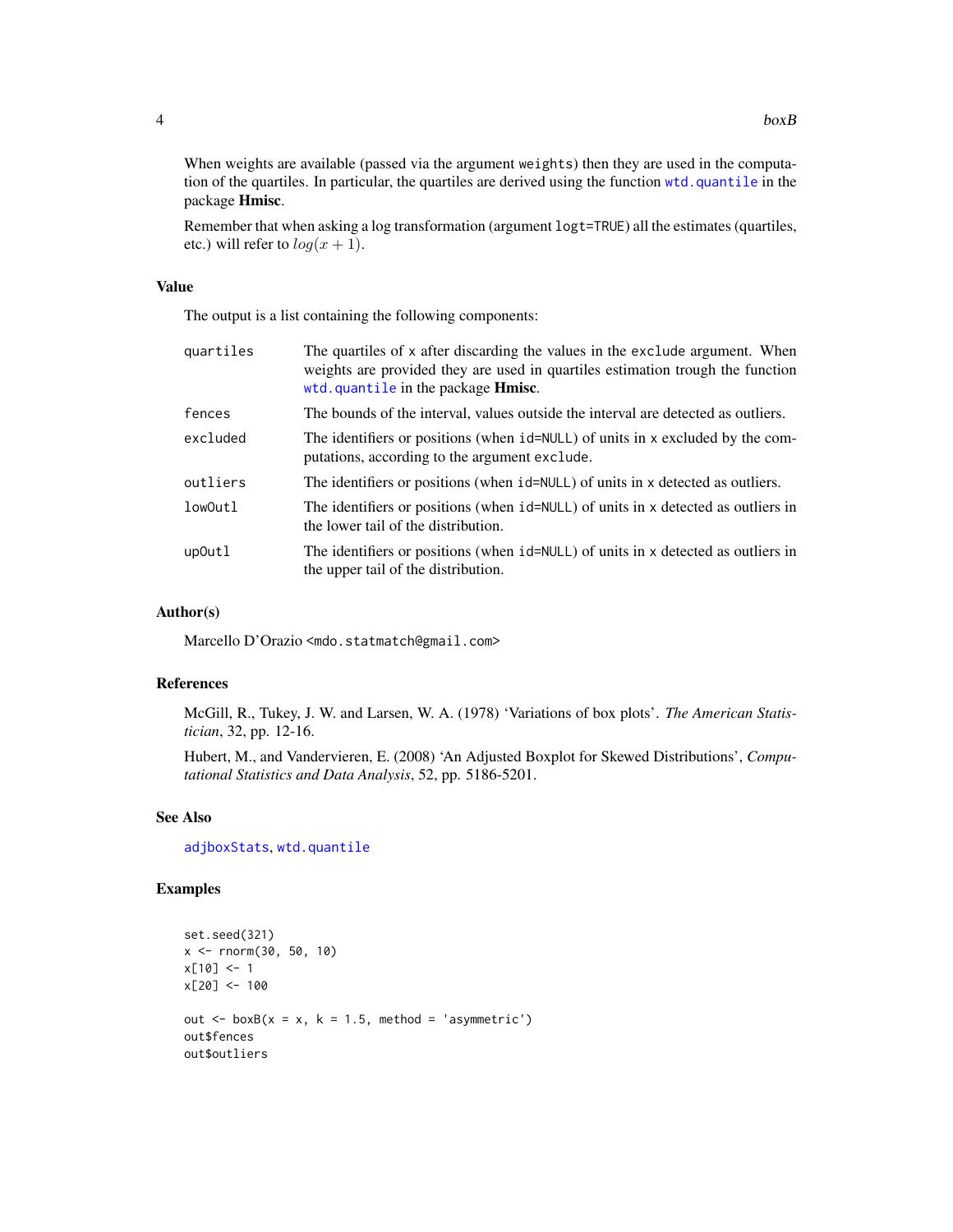#### <span id="page-4-0"></span>HBmethod 5

```
x[out$outliers]
out \le boxB(x = x, k = 1.5, method = 'adjbox')
out$fences
out$outliers
x[out$outliers]
x[24] <- NA
x.ids <- paste0('obs',1:30)
out \le boxB(x = x, k = 1.5, method = 'adjbox', id = x.ids)
out$excluded
out$fences
out$outliers
set.seed(111)
w \le round(runif(n = 30, min=1, max=10))
out \leq boxB(x = x, k = 1.5, method = 'adjbox', id = x.ids, weights = w)
out$excluded
out$fences
out$outliers
```
<span id="page-4-1"></span>HBmethod *Hidiroglou-Berthelot procedure for detecting outliers with periodic data*

### Description

This function implements the method proposed by Hidiroglou and Berthelot (1986) to identify outliers in periodic data, i.e. when the same variable is measured at two time points.

# Usage

```
HBmethod(yt1, yt2, U=0.5, A=0.05, C=4, pct=0.25,
         id=NULL, std.score=FALSE, return.dataframe=FALSE, adjboxE=FALSE)
```
# Arguments

| vt1            | Numeric vector providing the values observed at time t1.                                                                                                                                                        |
|----------------|-----------------------------------------------------------------------------------------------------------------------------------------------------------------------------------------------------------------|
| yt2            | Numeric vector providing the values observed at time t2 (t2 > t1).                                                                                                                                              |
| U              | Numeric, parameter needed to determine the 'importance' of a ratio. The value<br>should lie in $[0, 1]$ interval; commonly used values are 0.3, 0.4, or 0.5 (default)<br>(see Details for further information). |
| $\overline{A}$ | Numeric, parameter needed when computing the scale measure used to derive<br>the bounds. Hidiroglou and Berthelot (1986) suggest setting $A = 0.05$ (default)<br>(see Details for further information).         |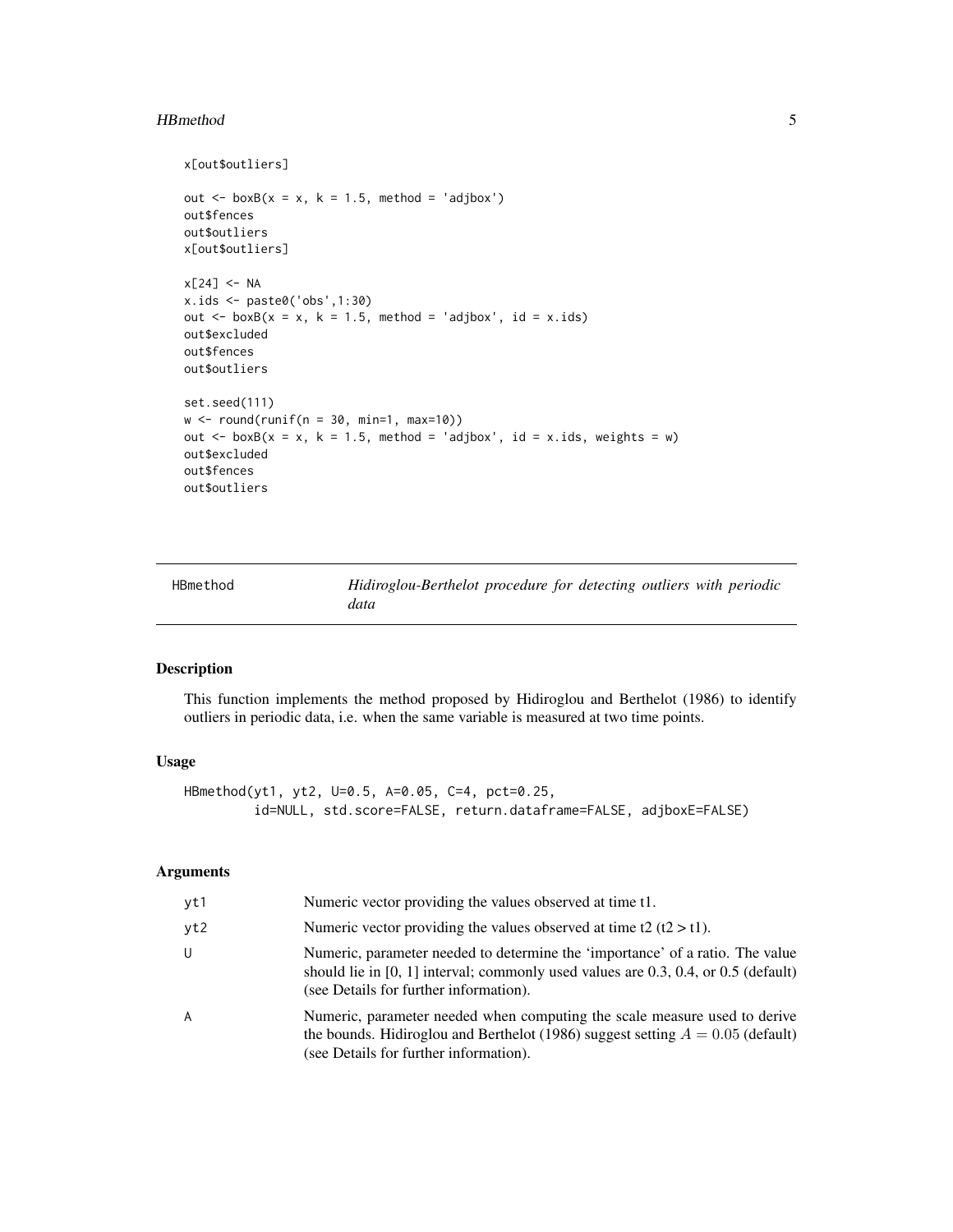<span id="page-5-0"></span>

| C                | Numeric, parameter determining the extension of the interval; greater values will<br>provide larger intervals, i.e. fewer expected outliers. Values commonly used are<br>4 (default) or 7, but also values close or grater than 40 can be used in some<br>particular cases. Note that two C values can be provided instead of one, the first<br>one will be used to determine the left tail bound, while the second determines the<br>right tail bound; this setting can help in improving outlier detection in skewed<br>distributions (see Details for further information). |
|------------------|--------------------------------------------------------------------------------------------------------------------------------------------------------------------------------------------------------------------------------------------------------------------------------------------------------------------------------------------------------------------------------------------------------------------------------------------------------------------------------------------------------------------------------------------------------------------------------|
| pct              | Numeric, the percentage point of the scores that will be used to calculate the<br>lower and upper bounds. By default, $pct = 0.25$ , i.e. quartiles Q1 and Q3 are<br>considered. In some cases, as suggested by Hidiroglou and Emond (2018), using<br>$pct = 0.10$ , i.e. percentiles P10 and P90, may be a better choice. Se Details for<br>further information.                                                                                                                                                                                                              |
| id               | Optional numeric or character vector, with identifiers of units. If id=NULL units<br>identifiers will be set equal to their position.                                                                                                                                                                                                                                                                                                                                                                                                                                          |
| std.score        | Logical, if TRUE the output will include a standardized score variable (see De-<br>tails, for further information)                                                                                                                                                                                                                                                                                                                                                                                                                                                             |
| return.dataframe |                                                                                                                                                                                                                                                                                                                                                                                                                                                                                                                                                                                |
|                  | Logical, if TRUE the output will save all the relevant information for outlier de-<br>tection in a dataframe with the following columns: 'id' (units' identifiers), 'yt1',<br>'yt2', 'ratio' (= yt1/yt2), 'sizeU' (= $max(yt1, yt2)$ <sup><math>\wedge</math></sup> U), 'Escore' (the E scores, see<br>Details), 'std. Escore' (the standardized E scores when std. score=TRUE, see<br>Details) and finally 'outliers', where value 1 indicates observations detected as<br>an outlier, 0 otherwise.                                                                           |
| adjboxE          | Logical (default FALSE), if TRUE an additional search of outliers will be done<br>on the E-scores using the boxplot adjusted for skewness as implemented in the                                                                                                                                                                                                                                                                                                                                                                                                                |

# Details

The method proposed by Hidiroglou and Berthelot (1986) to identify outliers in periodic data consists in deriving a score variable based on the ratios  $r_i = y_{i,t2}/y_{i,t1}$  (yt2/yt1) with  $i = 1, 2, ..., n$ being  $n$  the number of observations after discarding NAs and 0s in both yt1 and yt2.

function [boxB](#page-1-1) when run with with argument method = "adjbox".

At first the ratios are centered around their median  $r_M$ :

$$
s_i = 1 - r_M/r_i \qquad \text{if} \qquad 0 < r_i < r_M
$$

$$
s_i = r_i/r_M - 1 \qquad \text{if} \qquad r_i \ge r_M
$$

Then, in order to account for the magnitude of data, the following score is derived:

$$
E_i = s_i \times [max(y_{i,t1}, y_{i,t2})]^U
$$

Finally, the interval is calculated as:

$$
(E_M - C \times d_{Q1}, E_M + C \times d_{Q3})
$$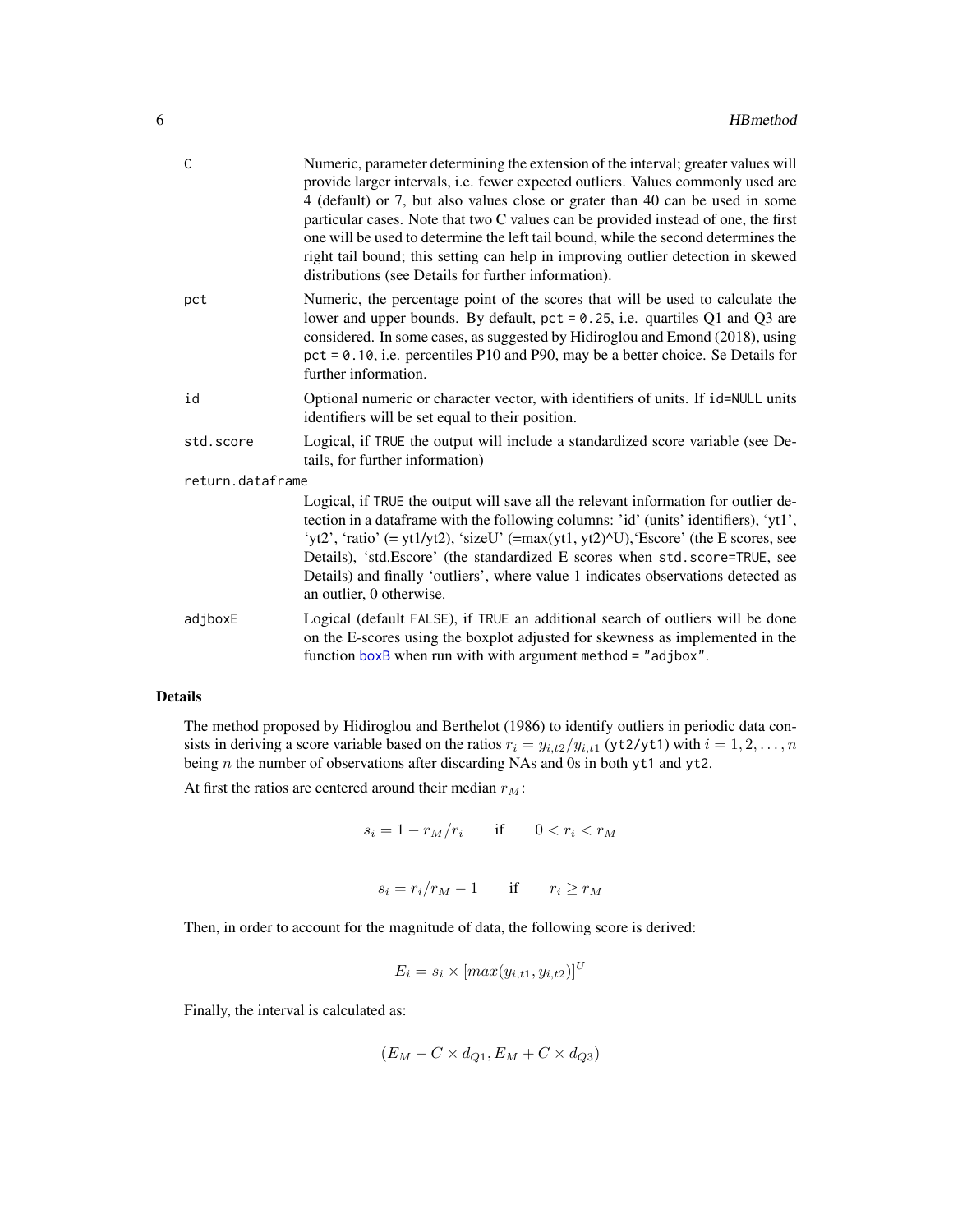#### <span id="page-6-0"></span>HBmethod 7

where

$$
d_{Q1} = max(E_M - E_{Q1}, |A \times E_M|)
$$
 and  $d_{Q3} = max(E_{Q3} - E_M, |A \times E_M|)$ 

being  $E_{Q1}$ ,  $E_M$  and  $E_{Q3}$  the quartiles of the E scores (when pct = 0.25, default)). Recently Hidiroglou and Emond (2018) suggest using percentiles P10 and P90 of the E scores in replacement of respectively Q1 and Q3 to avoid the drawback of many units identified as outliers; this is likely to occur when a large proportion of units (>1/4) has the same ratio. P10 and P90 are achieved by setting  $pct = 0.10$  when running the function.

In practice, all the units with an E score outside the interval are considered as outliers. Notice that when two C values are provided, then the first is used to derive the left bound while the second determines the right bound.

When std.score=TRUE a standardized score is derived in the following manner:

$$
z_{E,i} = g \times \frac{E_i - E_M}{d_{Q1}} \quad \text{if} \quad E_i < E_M
$$

$$
z_{E,i} = g \times \frac{E_i - E_M}{d_{Q3}} \quad \text{if} \quad E_i \ge E_M
$$

The constant g is set equal to qnorm(1-pct) and makes  $d_{Q1}$  and  $d_{Q3}$  approximately unbiased estimators when the E scores follow the normal distribution.

When adjboxE = TRUE outliers on the E scores will all be searched using the boxplot adjusted for skewness as implemented in the function [boxB](#page-1-1) when run with with argument method = "adjbox".

# Value

A list whose components depend on the return.dataframe argument. When return.dataframe=FALSE just the following components are provided:

| median.r    | the median of the ratios                                                                                                                                                                                                         |
|-------------|----------------------------------------------------------------------------------------------------------------------------------------------------------------------------------------------------------------------------------|
| quartiles.E | Quartiles of the E score                                                                                                                                                                                                         |
| bounds.E    | Bounds of the interval of the E score, values outside are considered outliers.                                                                                                                                                   |
| excluded    | The identifiers or positions (when id=NULL) of units in both yt1 and yt2 that<br>are excluded by the outliers detection, <i>i.e.</i> NAs and 0s.                                                                                 |
| outliers    | The identifiers or positions (when id=NULL) of units in yt1 or yt2 identified as<br>outliers.                                                                                                                                    |
| outliersBB  | The identifiers or positions (when id=NULL) of units in yt1 or yt2 identified<br>as outliers by applying the boxplot adjusted for skewness to the E scores. This<br>component appears in the output only when $adjboxE = TRUE$ . |

When return.dataframe=TRUE, the first three components remain the same with, in addition, two dataframes:

excluded A dataframe with the subset of observations excluded. The data frame has the following columns: 'id' (units' identifiers), 'yt1' columns 'yt2'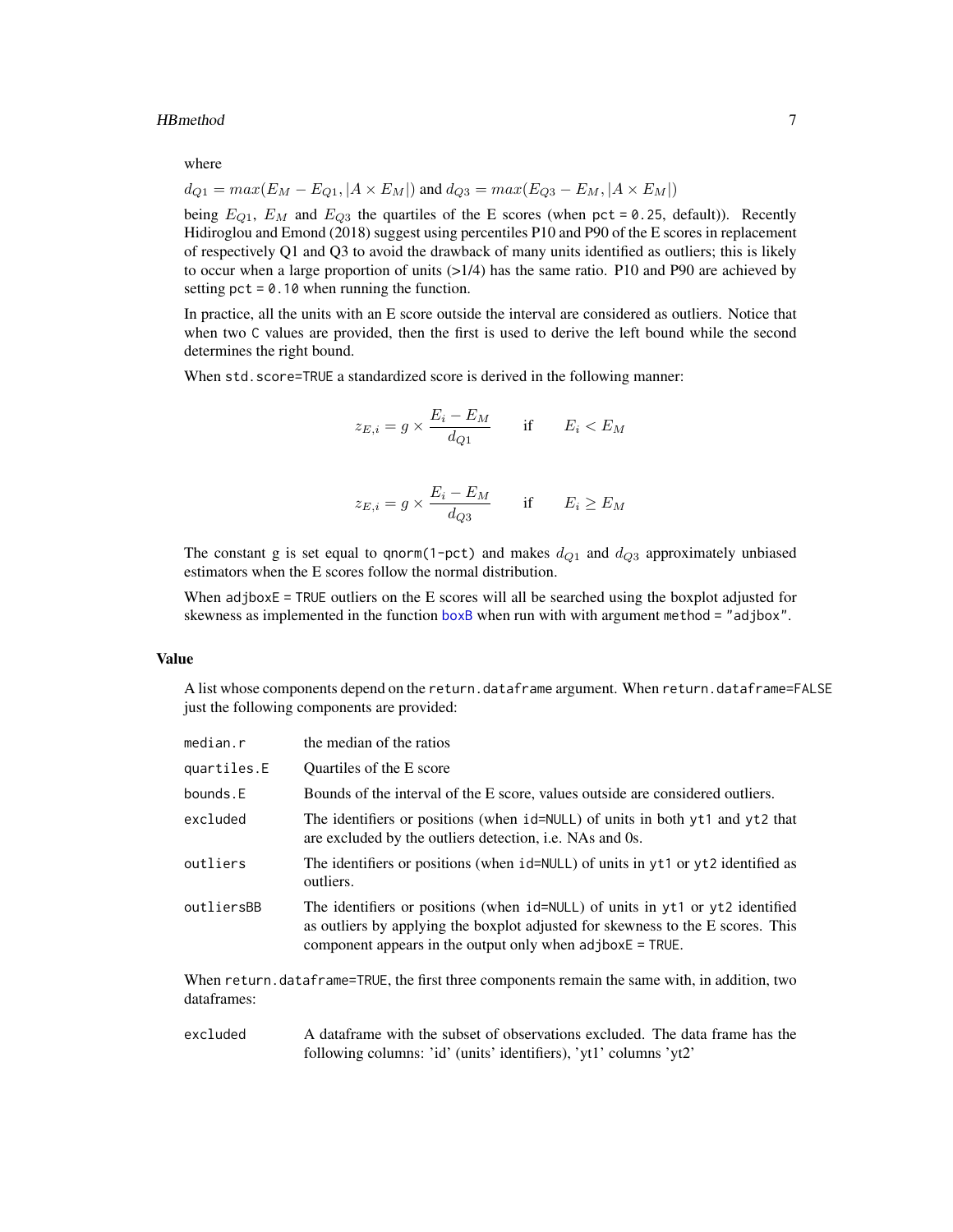#### <span id="page-7-0"></span>8 Beautiful and the set of the set of the set of the set of the set of the set of the set of the set of the set of the set of the set of the set of the set of the set of the set of the set of the set of the set of the set

data A dataframe with the the not excluded observations and the following columns: 'id' (units' identifiers), 'yt1', 'yt2', 'ratio' (= yt1/yt2), 'sizeU' (=max(yt1, yt2)^U), 'Escore' (the E scores, see Details), 'std.Escore' (the standardized E scores when std.score=TRUE, see Details) and 'outliers', where value 1 indicates observations detected as an outlier, 0 otherwise. in addition the column 'outliersBB' will also be included when adjboxE = TRUE.

# Author(s)

Marcello D'Orazio <mdo.statmatch@gmail.com>

#### References

Hidiroglou, M.A. and Berthelot, J.-M. (1986) 'Statistical editing and Imputation for Periodic Business Surveys'. *Survey Methodology*, Vol 12, pp. 73-83.

Hidiroglou, M.A. and Emond, N. (2018) 'Modifying the Hidiroglou-Berthelot (HB) method'. *Unpublished note*, Business Survey Methods Division, Statistics Canada, May 18 2018.

# See Also

[plot4ratios](#page-11-1), [ratioSize](#page-12-1)

```
set.seed(222)
x0 <- rnorm(30, 50, 5)
x0[1] <- NA
set.seed(333)
rr <- runif(30, 0.9, 1.2)
rr[10] <- 2
x1 <- x0 * rr
x1[20] <- 0
out \leq HBmethod(yt1 = x0, yt2 = x1)
out$excluded
out$median.r
out$bounds.E
out$outliers
cbind(x0[out$outliers], x1[out$outliers])
out \leq HBmethod(yt1 = x0, yt2 = x1,
                return.dataframe = TRUE)
out$excluded
head(out$data)
```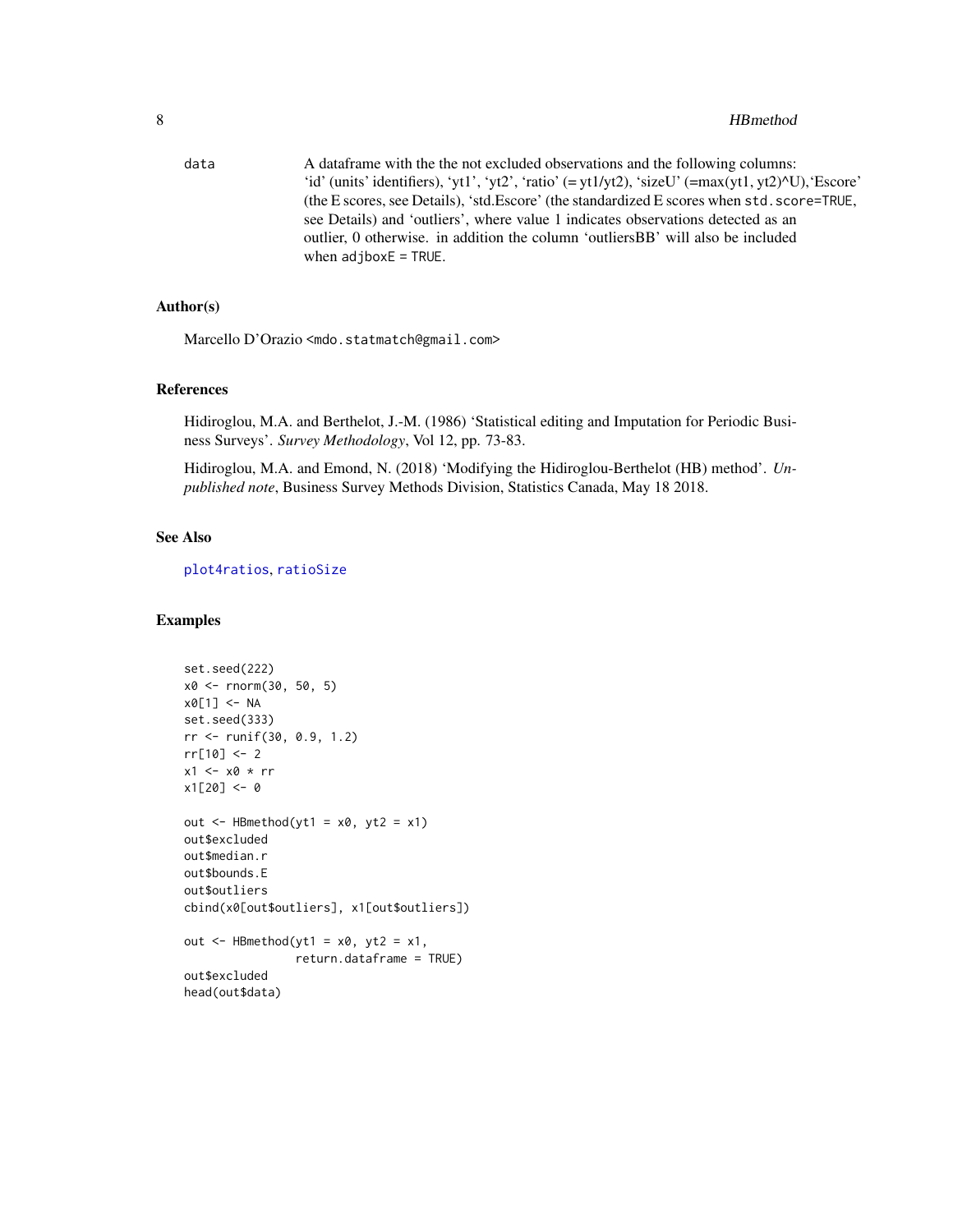<span id="page-8-0"></span>

# Description

This function identifies outliers in the tails of a distribution by detecting the observations outside the bounds built using a robust estimate of both location and scale parameters.

# Usage

```
LocScaleB(x, k=3, method='MAD', weights=NULL, id=NULL,
          exclude=NA, logt=FALSE, return.dataframe=FALSE)
```
# Arguments

| X       | Numeric vector that will be searched for outliers.                                                                                                                                                                                          |  |
|---------|---------------------------------------------------------------------------------------------------------------------------------------------------------------------------------------------------------------------------------------------|--|
| k       | Nonnegative constant that determines the extension of bounds. Commonly used<br>values are 2, 2.5 and 3 (default).                                                                                                                           |  |
| method  | character identifying how to estimate the scale of the distribution. Available<br>choices are:                                                                                                                                              |  |
|         | method='IQR' for using the Inter-Quartile Range, i.e. Q3-Q1;                                                                                                                                                                                |  |
|         | method='IDR' for using the Inter-Decile Range; i.e. P90-P10                                                                                                                                                                                 |  |
|         | method='MAD' for using the Median Absolute Deviation;                                                                                                                                                                                       |  |
|         | method='Gini' robust scale estimate based on Gini's Mean Difference (see<br>GiniMd);                                                                                                                                                        |  |
|         | method='ScaleTau2' robust tau-estimate of univariate scale, as proposed by<br>Maronna and Zamar (2002) (see alsoscaleTau2);                                                                                                                 |  |
|         | method='Qn' for using the Qn estimator proposed by Rousseeuw and Croux<br>$(1993)$ (see also $Qn$ );                                                                                                                                        |  |
|         | method='Sn' for using the Sn estimator proposed by Rousseeuw and Croux<br>$(1993)$ (see also Sn).                                                                                                                                           |  |
|         | When method= $'dQ'$ the estimated scale for the left tail is $(Q2-Q1)/0.6745$ , while<br>for the right tail it is considered $(Q3-Q2)/0.6745$ ( $Q2$ is the median); this double<br>estimate should be able to account for slight skewness. |  |
|         | When method='dD' the estimated scale for the left tail is (P50-P10)/1.2816,<br>while for the right tail it is considered $(P90-P50)/1.2816$ $(P50$ is the median);<br>this double estimate should be able to account for skewness.          |  |
|         | Finally, when method='AdjOut', bounds are based on the adjusted outlyingness<br>method as proposed by Hubert and Van der Veeken (2008).                                                                                                     |  |
| weights | Optional numeric vector that provides weights associated to observations. Only<br>nonnegative weights are allowed. Note that weights can only be used when<br>method='MAD', method='IQR', method='IDR', method='dQ' or method='dD'.         |  |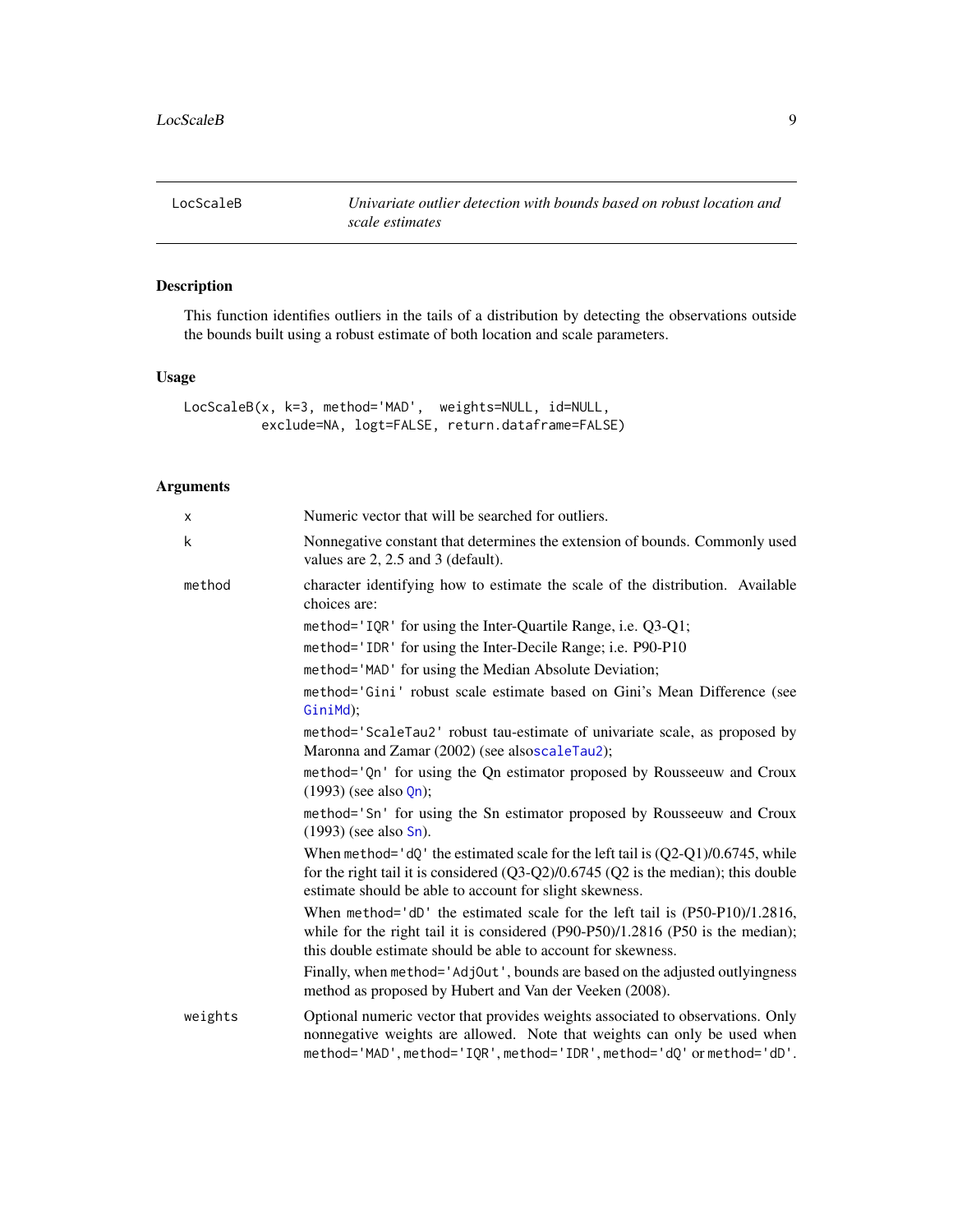<span id="page-9-0"></span>

| id               | Optional numeric or character vector, with identifiers of units in x. If id=NULL<br>(default) units' identifiers will be set equal to their position in x.                                                                                                                                                                             |  |
|------------------|----------------------------------------------------------------------------------------------------------------------------------------------------------------------------------------------------------------------------------------------------------------------------------------------------------------------------------------|--|
| exclude          | Values of x that will be excluded by the analysis. By default missing values<br>(exclude = NA)                                                                                                                                                                                                                                         |  |
| logt             | Logical, if TRUE, before searching outliers the x variable is log-transformed<br>$(\log(x+1))$ is considered). Note that in this case that summary output (bounds,<br>etc.) will refer to log-transformed variable.                                                                                                                    |  |
| return.dataframe |                                                                                                                                                                                                                                                                                                                                        |  |
|                  | Logical, if TRUE the output will save all the relevant information for outlier<br>detection in a data frame with the following columns: 'id' (units' identifiers),<br>'x', 'log.x' (only if logt=TRUE), 'weight' (only when argument weights is<br>provided), 'score' (the standardized scores, see Details) and, finally, 'outliers', |  |

#### Details

The intervals are derived by considering the median  $Q_2$  as a robust location estimate while different robust scale estimators are considered:

where value 1 indicates observations detected as an outlier, 0 otherwise.

$$
[Q_2 - k \times \tilde{s}_L; \quad Q_2 + k \times \tilde{s}_R]
$$

where  $\tilde{s}_L$  and  $\tilde{s}_R$  are robust scale estimates. With most of the methods  $\tilde{s}_L = \tilde{s}_R$  with exception of method='dQ' and method='dD' where respectively:

$$
\tilde{s}_L = (Q_2 - Q_1)/0.6745
$$
 and  $\tilde{s}_R = (Q_3 - Q_2)/0.6745$ 

and

$$
\tilde{s}_L = (P_{50} - P_{10})/1.2816
$$
 and  $\tilde{s}_R = (P_{90} - P_{50})/1.2816$ 

Note that when method='dQ' or method='dD' the function calculates and prints a the Bowley's coefficient of skewness, that uses Q1, Q2 and Q3 (they are replaced by respectively P10, P50 and P90 when method='dD').

With method='AdjOut' the following estimates are considered:

$$
\tilde{s}_L = (Q_2 - f_L) \qquad \text{and} \qquad \tilde{s}_R = (f_R - Q_2)
$$

being  $f_R$  and  $f_L$  derived starting from the fences of the adjusted boxplot (Hubert and Vandervieren, 2008; see [adjboxStats](#page-0-0)). In addition the medcouple ([mc](#page-0-0)) measure of skewness is calculated and printed on the screen.

When weights are available (passed via the argument weights) then they are used in the computation of the quartiles. In particular, the quartiles are derived using the function [wtd.quantile](#page-0-0) in the package Hmisc. Note that their use is allowed just with method='IQR', method='IDR', method='dQ', method='dD' or method='AdjOut'.

The 'score' variable reported in the the data dataframe when return.dataframe=TRUE is the standardized score derived as (x - Median)/scale.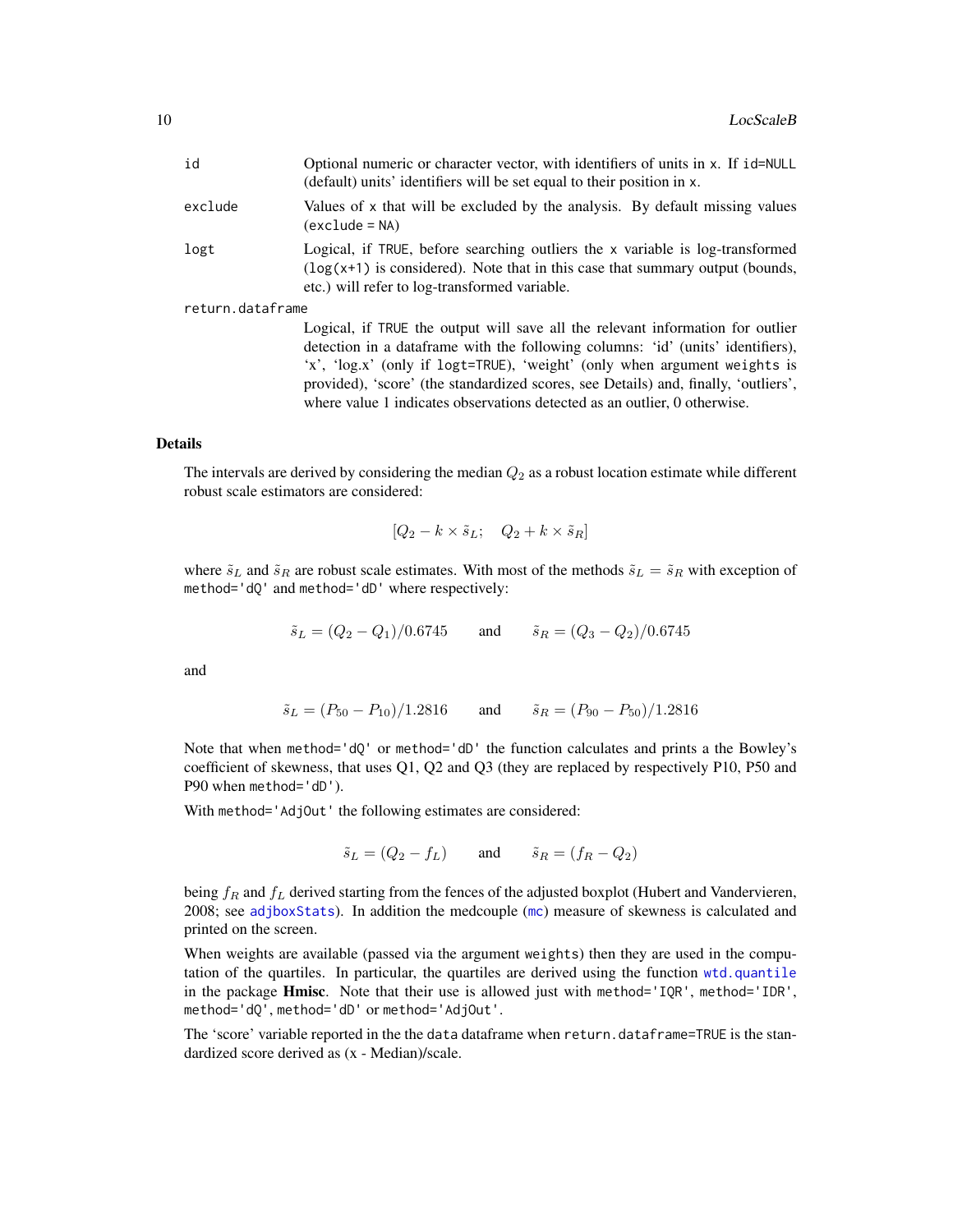#### <span id="page-10-0"></span>LocScaleB 11

### Value

A list whose components depend on the return.dataframe argument. When return.dataframe = FALSE just the following components are provided:

| Vector with estimated median and scale parameters                                                                        |  |
|--------------------------------------------------------------------------------------------------------------------------|--|
| The bounds of the interval, values outside the interval are considered outliers.                                         |  |
| The position or identifiers of x values excluded by outlier detection, according<br>to the argument exclude              |  |
| The position or identifiers of x values detected as outliers (outside bounds).                                           |  |
| The identifiers or positions (when id=NULL) of units in x detected as outliers in<br>the lower tail of the distribution. |  |
| The identifiers or positions (when id=NULL) of units in x detected as outliers in<br>the upper tail of the distribution. |  |
|                                                                                                                          |  |

When return.dataframe=TRUE the latter two components are substituted with two dataframes:

| excluded | A data frame with the subset of observations excluded.                                                                                                                                                                                                                                                                                                             |
|----------|--------------------------------------------------------------------------------------------------------------------------------------------------------------------------------------------------------------------------------------------------------------------------------------------------------------------------------------------------------------------|
| data     | A data frame with the the not excluded observations and the following columns:<br>'id' (units' identifiers), 'x', 'log,x' (only if logt=TRUE), 'weight' (only when ar-<br>gument weights is provided), 'score' (the standardized scores, see Details) and,<br>finally, 'outliers', where value 1 indicates observations detected as an outlier and<br>0 otherwise. |

# Author(s)

Marcello D'Orazio <mdo.statmatch@gmail.com>

#### References

Hubert, M. and Van der Veeken, S. (2008) 'Outlier Detection for Skewed Data'. *Journal of Chemometrics*, 22, pp. 235-246.

Maronna, R.A. and Zamar, R.H. (2002) 'Robust estimates of location and dispersion of highdimensional datasets' *Technometrics*, 44, pp. 307-317.

Rousseeuw, P.J. and Croux, C. (1993) 'Alternatives to the Median Absolute Deviation', *Journal of the American Statistical Association* 88, pp. 1273-1283.

Vanderviere, E. and Huber, M. (2008) 'An Adjusted Boxplot for Skewed Distributions', *Computational Statistics & Data Analysis*, 52, pp. 5186-5201

# See Also

[mad](#page-0-0), [scaleTau2](#page-0-0), [Qn](#page-0-0), [Sn](#page-0-0), [GiniMd](#page-0-0)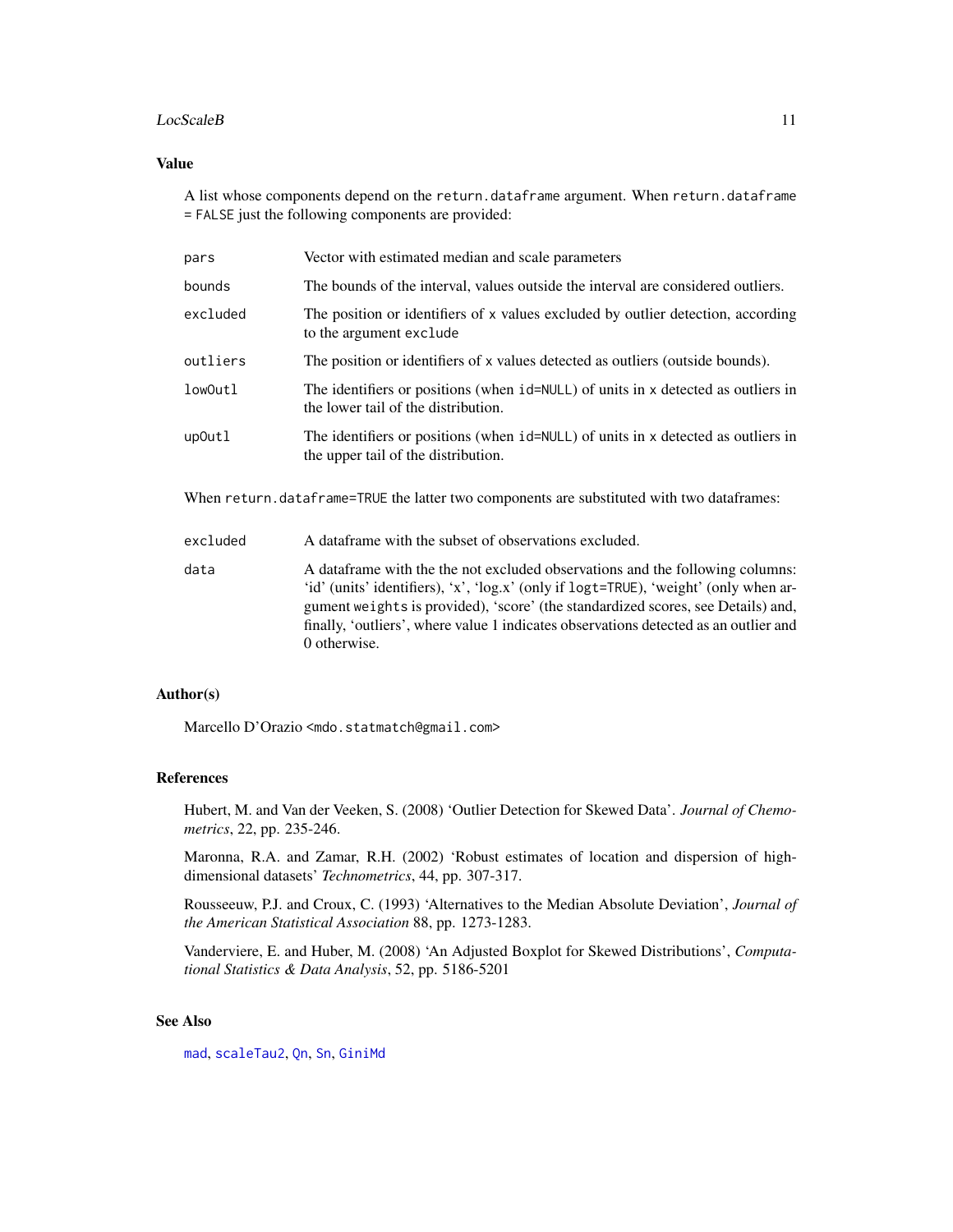# Examples

```
set.seed(333)
x \le - rnorm(30, 50, 1)
x[10] < -1x[20] < -100out \le LocScaleB(x = x, k = 3, method='MAD')
out$pars
out$bounds
out$outliers
x[out$outliers]
out \leq LocScaleB(x = x, k = 3, method='MAD',
                 return.dataframe = TRUE)
head(out$data)
out \leq LocScaleB(x = x, k = 3, method='AdjOut')
out$outliers
```
<span id="page-11-1"></span>

| plot4ratios | Draws a scatter-plot that summarizes the findings of the Hidiroglou- |
|-------------|----------------------------------------------------------------------|
|             | Berthelot outliers' or the ratioSize detection method.               |

#### Description

The function gets the output of the function of HBmethod or ratioSize when they are ran with the argument return.dataframe = TRUE) to draw a scatter-plot of ratios vs. the corresponding importance measures.

### Usage

```
plot4ratios(out)
```
#### Arguments

out Is the output of [HBmethod](#page-4-1) or [ratioSize](#page-12-1) when they are launched with the argument return.dataframe = TRUE.

# Details

This function draws a scatter-plot. With the output of HBmethod the ratios  $(=\gamma t/2/\gamma t)$  are on Y axis while their importance measure ( $max(yt1, yt2)$ <sup> $\vee$ </sup>U) are represented on the X axis. With the output of ratioSize on the Y axis the centered ratios are reported. In addition the acceptance bounds are drawn (blue lines); the dots (in red color) outside the bounds are the outliers. This is considered a useful diagnostic plot to understand how the procedure identifies the outliers.

<span id="page-11-0"></span>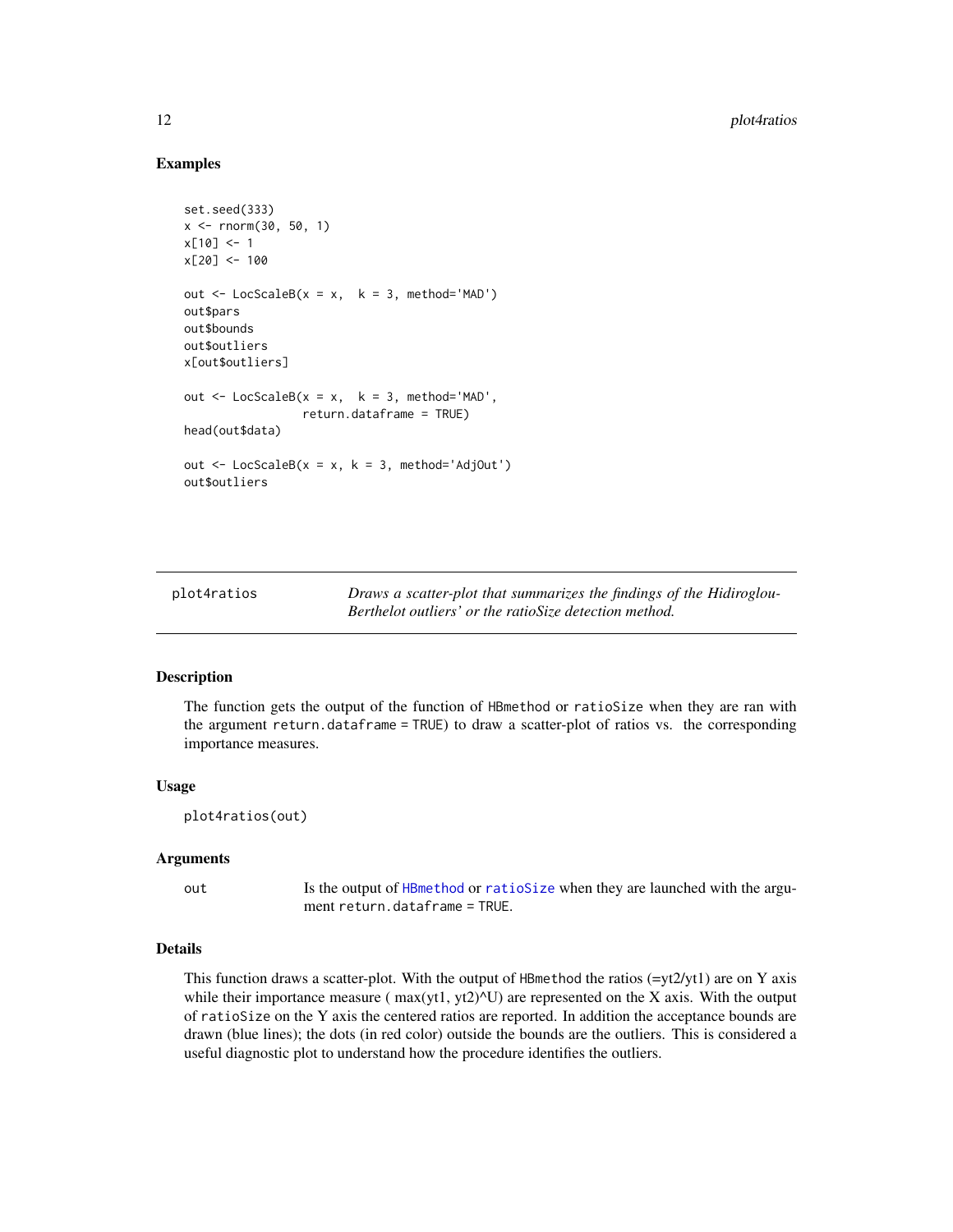#### <span id="page-12-0"></span>ratioSize 13

# Value

A scatter-plot is drawn and, in addition, the output includes a data.frame with the data used to derive the plot.

# Author(s)

Marcello D'Orazio <mdo.statmatch@gmail.com>

#### References

Hidiroglou, M.A. and Berthelot, J.-M. (1986) 'Statistical editing and Imputation for Periodic Business Surveys'. *Survey Methodology*, Vol 12, pp. 73-83.

Hidiroglou, M.A. and Emond, N. (2018) 'Modifying the Hidiroglou-Berthelot (HB) method'. *Unpublished note*, Business Survey Methods Division, Statistics Canada, May 18 2018.

# See Also

[HBmethod](#page-4-1), [ratioSize](#page-12-1)

# Examples

```
# generate some data
set.seed(222)
x0 <- rnorm(30, 50, 5)
set.seed(333)
rr <- runif(30, 0.9, 1.2)
rr[10] < -2x1 \leftarrow x0 \cdot rr# run HBmethod with argument return.dataframe = TRUE
out \leq HBmethod(yt1 = x0, yt2 = x1,
                return.dataframe = TRUE)
# draw the scatterplot
plot4ratios(out)
```
<span id="page-12-1"></span>ratioSize *Identifies outliers on ratios and filter them by a size measure*

#### Description

Identifies outliers on transformed ratios (centering with respect to their median) using the adjusted boxplot for skewed distributions. Outliers can be sorted/filtered according to a size measure.

#### Usage

```
ratioSize(numerator, denominator, id=NULL,
          size=NULL, U=1, size.th=NULL, return.dataframe=FALSE)
```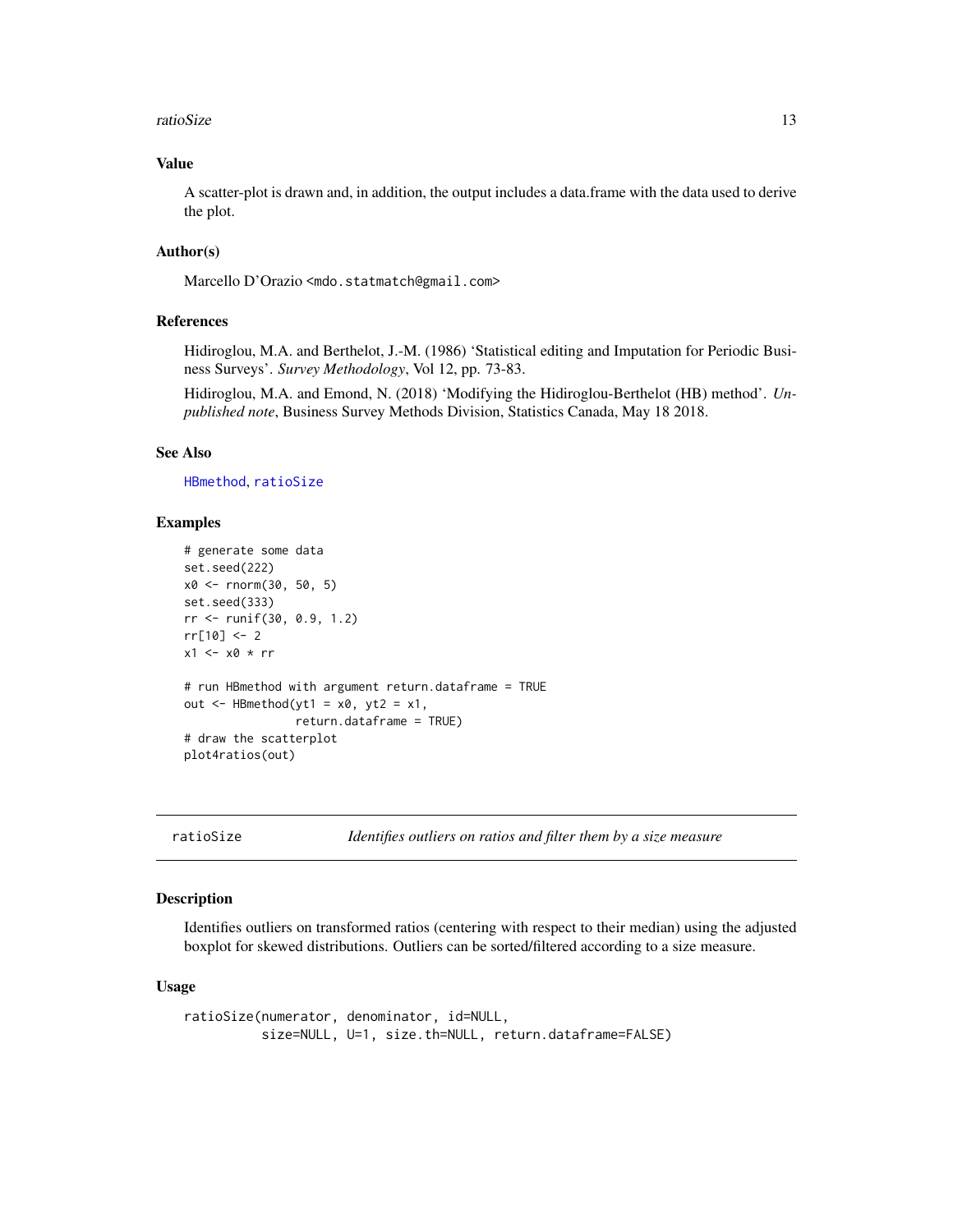# <span id="page-13-0"></span>Arguments

| numerator        | Numeric vector with the values that go at numerator of the ratio                                                                                                                                                                                                                                                                                                                                                     |  |
|------------------|----------------------------------------------------------------------------------------------------------------------------------------------------------------------------------------------------------------------------------------------------------------------------------------------------------------------------------------------------------------------------------------------------------------------|--|
| denominator      | Numeric vector with the values that go at denominator of the ratio                                                                                                                                                                                                                                                                                                                                                   |  |
| id               | Optional numeric or character vector, with identifiers of units. If id=NULL units<br>identifiers will be set equal to their positions in x.                                                                                                                                                                                                                                                                          |  |
| size             | Optional numeric vector providing a measure of the importance of a ratio. If<br>size = NULL the size measure is the maximum value between the numerator and<br>the denominator of each ratio (makes sense if both the variables are observed<br>using the same unit of measure). Observations' importance is also controlled by<br>the argument U.                                                                   |  |
| U                | Numeric, constant with $0 < U \leq 1$ controlling importance of each unit, in<br>practice the final size measure is derived as (size^U). Commonly used values<br>are $0.4$ , $0.5$ or 1 (default).                                                                                                                                                                                                                   |  |
| size.th          | Numeric, size threshold. Can be specified when a size measure is used. In<br>such a case just outliers with a size greater than the threshold will be returned.<br>Note that when argument $\cup$ is not set equal to 1, then the final threshold will be<br>size.th^U.                                                                                                                                              |  |
| return.dataframe |                                                                                                                                                                                                                                                                                                                                                                                                                      |  |
|                  | Logical, if TRUE the output will save all the relevant information for outlier de-<br>tection in a dataframe with the following columns: 'id' (units' identifiers), 'nu-<br>merator', 'denominator', 'ratio' (= numerator/denominator), 'c.ratio' (centered<br>ratios, see Details), 'sizeU' (size^U values) and finally 'outliers', where value 1<br>indicates observations detected as an outlier and 0 otherwise. |  |

# Details

This function searches for outliers starting from ratios r=numerator/denominator. At first the ratios are centered around their median, as in Hidiroglou Berthelot (1986) procedure (see [HBmethod](#page-4-1)), then the outlier identification is based on the adjusted boxplot for skewed distribution (Hubert and Vandervieren 2008) (see [adjboxStats](#page-0-0)). The subset of outliers is sorted in decreasing order according the size measure. If a size threshold is provided then just outliers with (size $\Delta U$ ) > (size.th $\Delta U$ ) will be returned.

# Value

A list whose components depend on the return.dataframe argument. When return.dataframe = FALSE just the following components are returned:

| median.r | the median of the ratios                                                                                                                                                                |
|----------|-----------------------------------------------------------------------------------------------------------------------------------------------------------------------------------------|
| bounds   | The bounds of the interval for centered ratios                                                                                                                                          |
| excluded | The position or the identifiers of the units with values excluded by the computa-<br>tions because of 0s or NAs.                                                                        |
| outliers | The position or the identifiers of the units detected as outliers. Remember that<br>when size. th is set, just outliers with $(size^{\wedge}U) > (size.th^{\wedge}U)$ will be returned. |

When return.dataframe=TRUE the latter two components are substituted with two dataframes: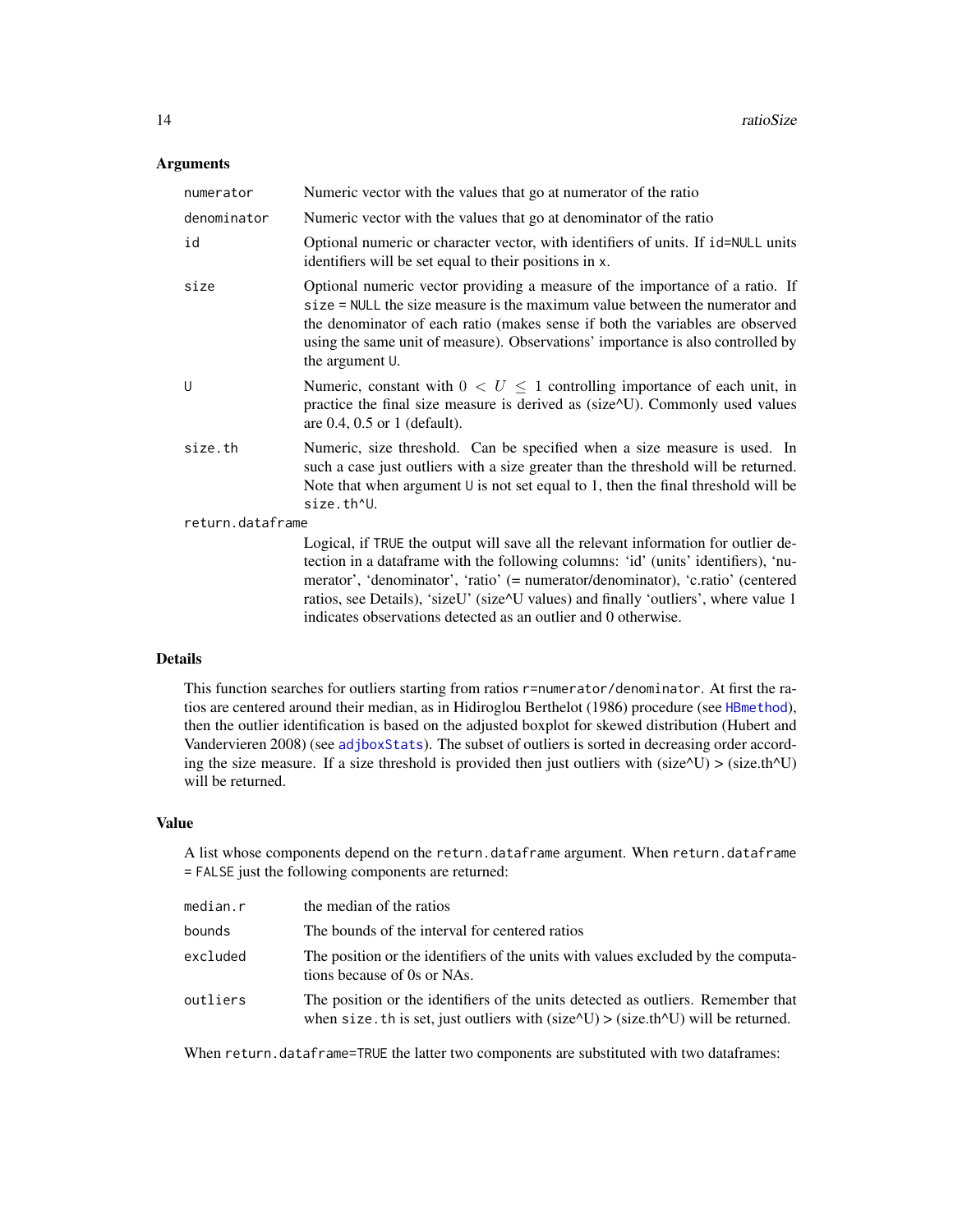#### <span id="page-14-0"></span>ratioSize 15

| excluded | A data frame with the subset of observations excluded                                                                                                                                                                                                                                 |
|----------|---------------------------------------------------------------------------------------------------------------------------------------------------------------------------------------------------------------------------------------------------------------------------------------|
| data     | A data frame with the not excluded observations with the following columns: 'id'<br>(units' identifiers), 'numerator', 'denominator', 'ratio' (= numerator/denominator),                                                                                                              |
|          | 'c.ratio' (centered ratios, see Details), 'sizeU' (size^U values) and finally 'out-<br>liers', where value 1 indicates observations detected as an outlier and 0 other-<br>wise. The data frame will be sorted in decreasing manner according to size <sup><math>\sim</math></sup> U. |
|          | Note that when a size threshold is provided then ONLY outliers with $(size^{\wedge}U)$<br>$(size.th^U)$ will be returned.                                                                                                                                                             |

#### Author(s)

Marcello D'Orazio <mdo.statmatch@gmail.com>

# References

Hidiroglou, M.A. and Berthelot, J.-M. (1986) 'Statistical editing and Imputation for Periodic Business Surveys'. *Survey Methodology*, Vol 12, pp. 73-83.

Hubert, M., and Vandervieren, E. (2008) 'An Adjusted Boxplot for Skewed Distributions', *Computational Statistics and Data Analysis*, 52, pp. 5186-5201.

# See Also

[HBmethod](#page-4-1), [plot4ratios](#page-11-1), [boxB](#page-1-1),[adjboxStats](#page-0-0)

```
set.seed(444)
x1 <- rnorm(30, 50, 5)
set.seed(555)
rr <- runif(30, 0.9, 1.2)
rr[10] <- 2
x2 \leq x1 \times rrout \le ratioSize(numerator = x2, denominator = x1)
out
out \le ratioSize(numerator = x2, denominator = x1,
                 return.dataframe = TRUE)
head(out$data)
out \le ratioSize(numerator = x2, denominator = x1,
                 size.th = 65, return.dataframe = TRUE)
head(out$data)
```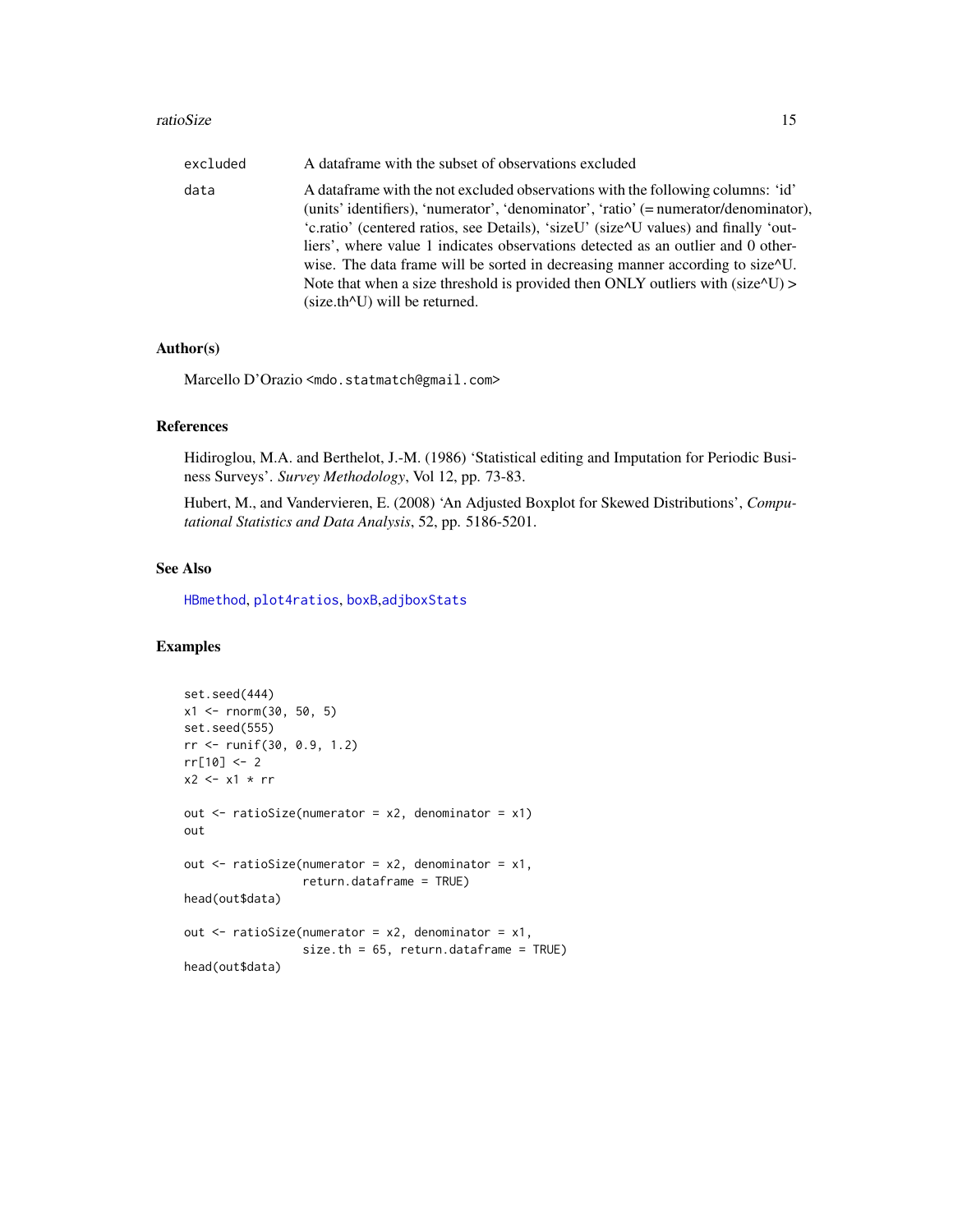<span id="page-15-0"></span>

#### Description

The function calculates some skewness measures for the input vector data.

#### Usage

```
skew.misc(x, weights=NULL)
```
#### Arguments

|         | Input vector containing data for which skewness will be calculated.             |
|---------|---------------------------------------------------------------------------------|
| weights | Optional vector with eventual non-negative weights associated to the units in x |

#### Details

This function calculates Pearson's skewness coefficient, the MedCouple measure of skewness and the non-parametric Bowley's measure of symmetry. The Bowley's skewness measure uses quartiles:

$$
b = \frac{(Q_3 - Q_2) - (Q_2 - Q_1)}{Q_3 - Q_1}
$$

It ranges between -1 and +1, where positive (negative) values denote right (left) skewness. A value equal to 0 indicates symmetry. A crude measure of skewness can be obtained with a monotonic increasing function of b:

$$
g = \frac{1+b}{1-b}
$$

It ranges from 0 to Inf, g=1 indicates symmetry.

A measure of skewness similar to the Bowley's one is achieved by replacing Q3 and Q1 with respectively P90 and P10 percentiles:

$$
b_P = \frac{(P_{90} - P_{50}) - (P_{50} - P_{10})}{P_{90} - P_{10}}
$$

Similarly

$$
g_P = \frac{1 + b_P}{1 - b_P}
$$

For major details see Kotz at al. (2006, vol. 12, pp. 7771-7772).

The medCouple measure of skewness, M, ranges from -1 to +1 and is equal to 0 in case of symmetry, while  $M > 0$  indicates positive skewness. For major details see [mc](#page-0-0).

Note that eventual weights, passed through the argument weights, are used ONLY in the calculation of the Bowley's type measures.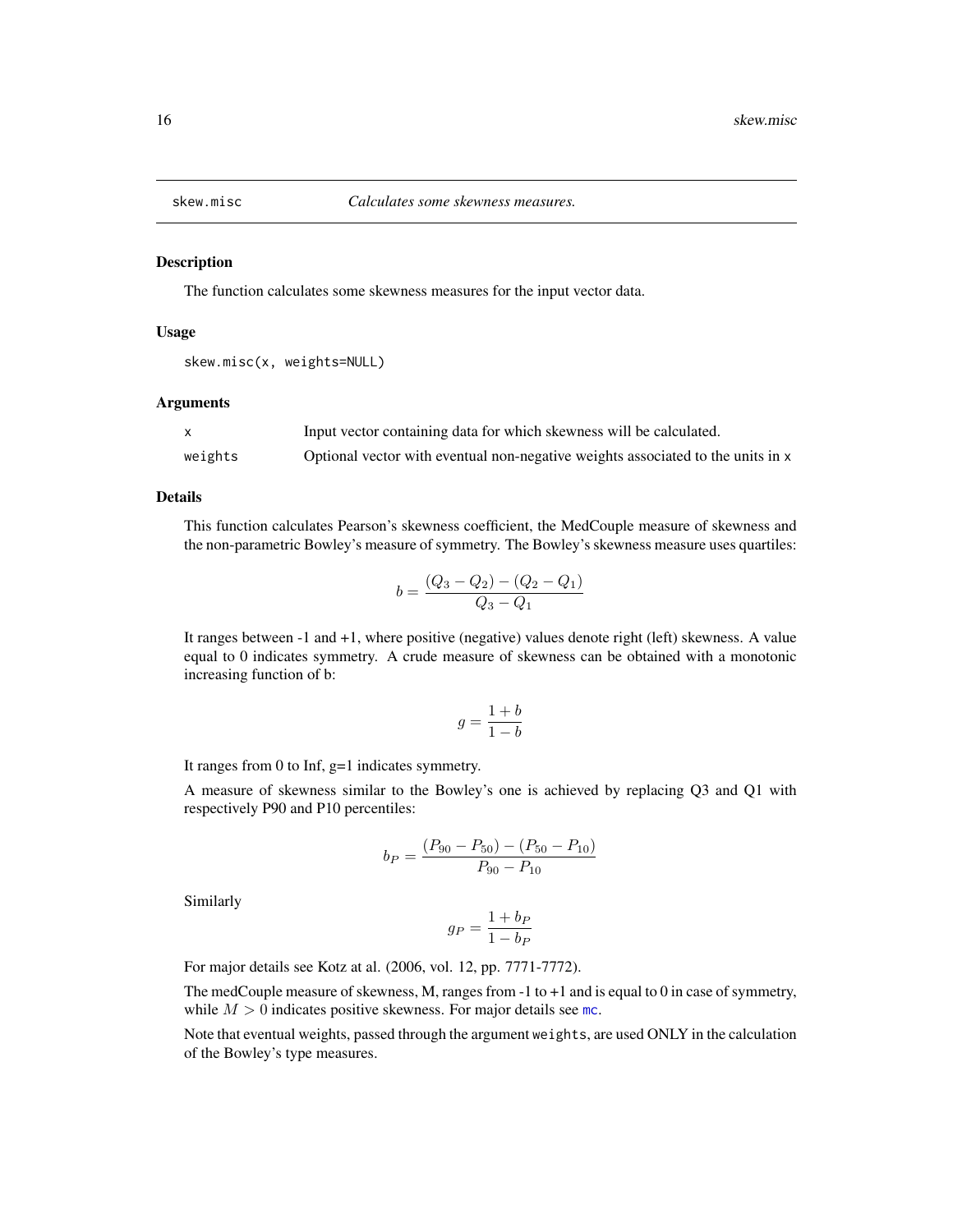#### <span id="page-16-0"></span>skew.misc and the state of the state of the state of the state of the state of the state of the state of the state of the state of the state of the state of the state of the state of the state of the state of the state of

# Value

A vector with the estimated measures of skewness.

# Author(s)

Marcello D'Orazio <mdo.statmatch@gmail.com>

# References

Kotz S. et al. (2006) *Encyclopedia of Statistical Sciences, Volume 12*. John Wiley and Sons.

#### See Also

[mc](#page-0-0)

```
set.seed(112233)
y \le - rnorm(n = 30, mean = 50, sd = 10)
y[20] <- 100
skew.misc(x = y, weights=NULL)
# use weights
ww <- runif(n = 30, min = 1, max = 10)
skew.misc(x = y, weights=ww)
```